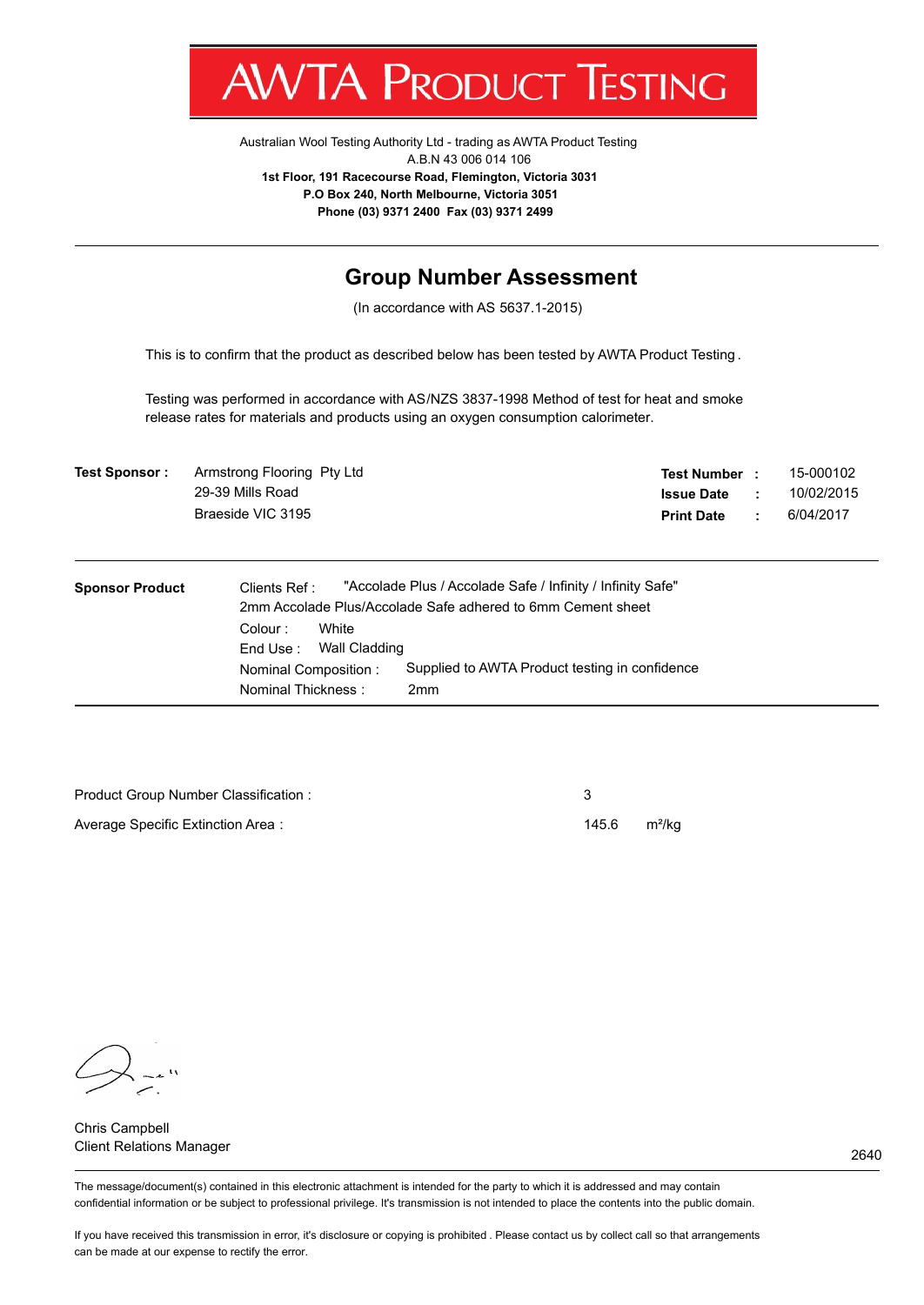Australian Wool Testing Authority Ltd - trading as AWTA Product Testing A.B.N 43 006 014 106

**1st Floor, 191 Racecourse Road, Flemington, Victoria 3031 P.O Box 240, North Melbourne, Victoria 3051**

**Phone (03) 9371 2400 Fax (03) 9371 2499**

#### **TEST REPORT**

**AWTA PRODUCT TESTING** 

| Client : | Armstrong World Industries (Australia) Pty Ltd | <b>Test Number</b>   |   | 15-000102  |
|----------|------------------------------------------------|----------------------|---|------------|
|          | 29-39 Mills Road                               | <b>Issue Date</b>    |   | 10/02/2015 |
|          | Braeside VIC 3195                              | <b>Print Date</b>    | ÷ | 10/02/2015 |
|          |                                                | <b>Order Number:</b> |   | 112285     |

| <b>Sample Description</b> | Clients Ref: "Accolade Plus / Accolade Safe / Infinity / Infinity Safe" |                                                |  |
|---------------------------|-------------------------------------------------------------------------|------------------------------------------------|--|
|                           | 2mm Accolade Plus/Accolade Safe adhered to 6mm Cement sheet             |                                                |  |
|                           | Colour: White                                                           |                                                |  |
|                           | End Use: Wall Cladding                                                  |                                                |  |
|                           | Nominal Composition:                                                    | Supplied to AWTA Product testing in confidence |  |
|                           | Nominal Thickness:                                                      | 2 <sub>mm</sub>                                |  |

**AS/NZS 3837-1998** Method of Test for Heat and Smoke Release Rates for Materials and Products using an Oxygen Consumption Calorimeter

|                                      |                                                                      | Specimen |       |       |                   |
|--------------------------------------|----------------------------------------------------------------------|----------|-------|-------|-------------------|
|                                      | 1                                                                    | 2        | 3     | Mean  |                   |
| Average Heat Release Rate            | 56.9                                                                 | 49.2     | 47.6  | 51.2  | kW/m <sup>2</sup> |
| Average Specific extinction area     | 181.2                                                                | 120.3    | 135.3 | 145.6 | $m^2/kg$          |
|                                      | (according to Specification C1.10 of the Building Code of Australia) |          |       |       |                   |
| Test orientation:<br>Horizontal      |                                                                      | Specimen |       |       |                   |
|                                      | 1                                                                    | 2        | 3     | Mean  |                   |
| Irradiance                           | 50                                                                   | 50       | 50    | 50    | kW/m <sup>2</sup> |
| Exhaust flow rate                    | 24                                                                   | 24       | 24    | 24    | L/sec             |
| Time to sustained flaming            | 21                                                                   | 27       | 19    | 22    | sec               |
| Test duration                        | 684                                                                  | 808      | 808   | 767   | sec               |
| Peak heat release after ignition     | 110.7                                                                | 99.8     | 108.9 | 106.5 | kW/m <sup>2</sup> |
| Average heat at 60 s                 | 90.6                                                                 | 83.7     | 85.7  | 86.7  | kW/m <sup>2</sup> |
| Average heat at 180 s                | 85.9                                                                 | 72.6     | 80.8  | 79.8  | kW/m <sup>2</sup> |
| Average heat at 300 s                | 72.9                                                                 | 62.8     | 68.2  | 68.0  | kW/m <sup>2</sup> |
| Total heat released                  | 37.6                                                                 | 38.4     | 37.5  | 37.8  | MJ/m <sup>2</sup> |
| Average effective heat of combustion | 10.9                                                                 | 11.1     | 10.8  | 10.9  | MJ/kg             |

#### 8,321 2,640 2,640 2,640 2,640 2,640 2,640 2,640 2,640 2,640 2,640 2,640 2,640 2,640 2,640 2,640 2,640 2,640 2,640 2,640 2,640 2,640 2,640 2,640 2,640 2,640 2,640 2,640 2,640 2,640 2,640 2,640 2,640 2,640 2,640 2,640 2,640

Australian Wool testing Authority Ltd Copyright - All Rights Reserved



This Laboratory is accredited by the National Association of Testing Authorities, Australia, for : - Chemical Testing of Textiles & Related Products : Accreditation No. 983 - Mechanical Testing of Textiles & Related Products **in the Confluence of the Confluence of Accreditation No.** 985<br>- Heat & Temperature Measurement **in the Confluence of the Accreditation No.** 1356 - Heat & Temperature Measurement : Accreditation No. 1356

This document is issued in accordance with NATA's accreditation requirements. Samples, and their identifying descriptions have been provided by the client unless otherwise stated. AWTA Ltd makes no warranty, implied or otherwise, as to the source of the tested samples. The above test results relate only to the sample or samples tested. This document shall not be reproduced except in full and shall be rendered void if amended or altered. This document, the names AWTA Product Testing and AWTA Ltd may be used in advertising providing the content and format of the advertisement have been approved in advance by the Managing Director of AWTA Ltd.

 $\ddot{\phantom{a}}$ Ä.





.<br>HA⊯L A. JACKSON B.Sc.(Hons) **MANAGING DIRECTOR** 

| <b>APPROVED SIGNATORY</b> |  |
|---------------------------|--|

©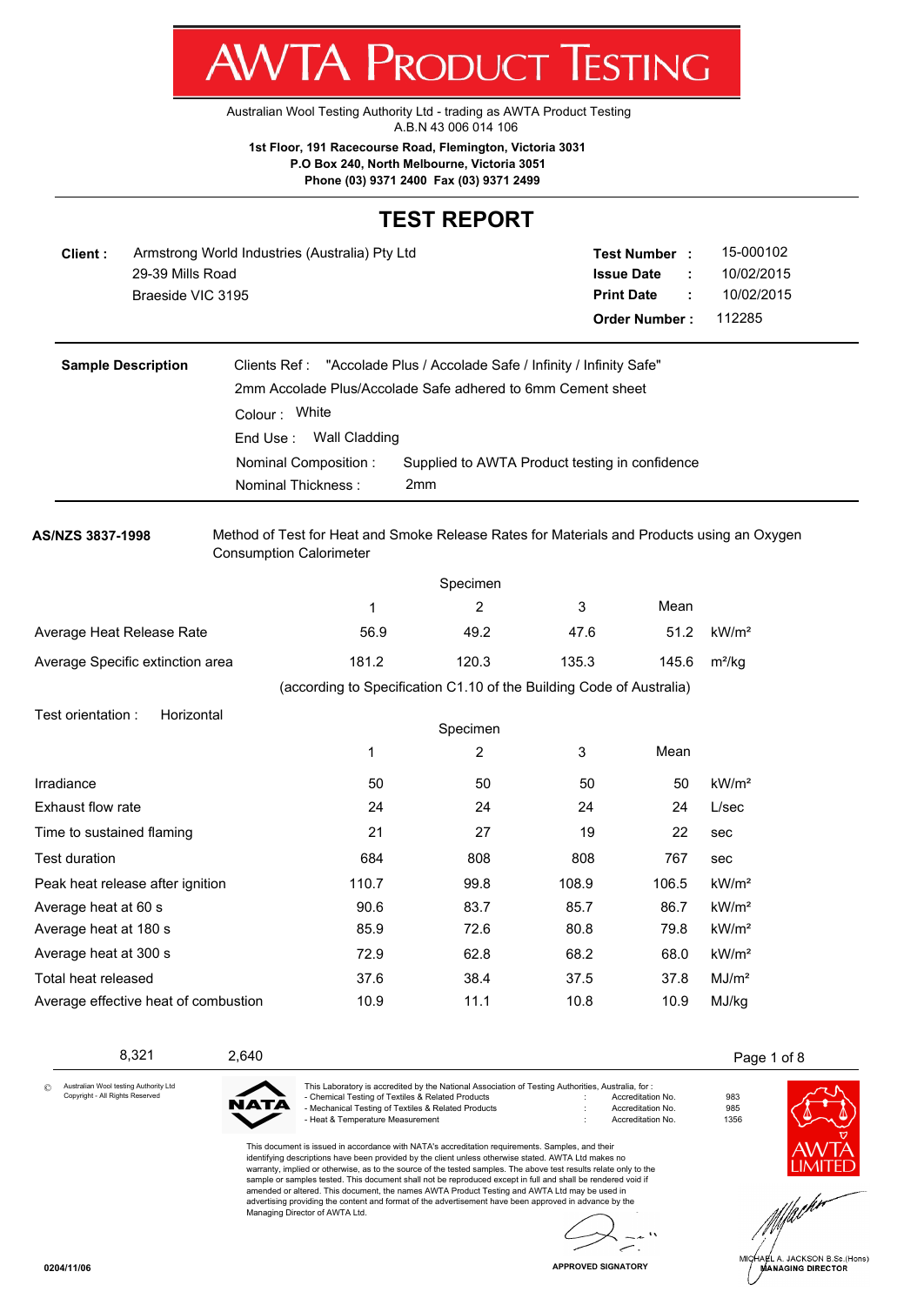**WTA PRODUCT TESTING** 

Australian Wool Testing Authority Ltd - trading as AWTA Product Testing A.B.N 43 006 014 106

**1st Floor, 191 Racecourse Road, Flemington, Victoria 3031**

 **P.O Box 240, North Melbourne, Victoria 3051**

**Phone (03) 9371 2400 Fax (03) 9371 2499**

## **TEST REPORT**

| Client:                   | Armstrong World Industries (Australia) Pty Ltd<br>29-39 Mills Road<br>Braeside VIC 3195 |      |       | <b>Issue Date</b><br><b>Print Date</b> | <b>Test Number:</b><br>÷<br>÷<br><b>Order Number:</b> | 15-000102<br>10/02/2015<br>10/02/2015<br>112285 |  |
|---------------------------|-----------------------------------------------------------------------------------------|------|-------|----------------------------------------|-------------------------------------------------------|-------------------------------------------------|--|
| Initial thickness         |                                                                                         | 8.0  | 8.0   | 8.0                                    | 8.0                                                   | mm                                              |  |
| Initial mass              |                                                                                         | 125  | 125.1 | 123.6                                  | 124.6                                                 | g                                               |  |
| Mass remaining            |                                                                                         | 97.0 | 97.0  | 95.4                                   | 96.5                                                  | g                                               |  |
|                           | Mass percentage pyrolysed                                                               | 22.4 | 22.5  | 22.8                                   | 22.6                                                  | %                                               |  |
| Mass loss                 |                                                                                         | 28.0 | 28.1  | 28.2                                   | 28.1                                                  | g                                               |  |
| Average rate of mass loss |                                                                                         | 5.2  | 4.4   | 4.4                                    | 4.7                                                   | $g/m2$ .s                                       |  |
|                           |                                                                                         |      |       |                                        |                                                       |                                                 |  |

Tests were conducted with a wire grid placed over the sample during testing. This was done to contain intumescing sample within the sample holder.

These test results relate only to the behaviour of the product under the conditions of the test, they are not intended to be the sole criterion for assessment of performance under real fire conditions.

Samples were tested as assembled and supplied by client.

The results of these fire tests may be used to directly assess fire hazard, but it should be recognised that a single test method will not provide a full assessment of fire hazard under all fire conditions.

The results reported herein shall not be used to derive a Group Number in accordance with the NCC without undertaking validation of the performance that is predicted.

8,321 2,640 2 and 2,640 2 and 2,640 2 and 2,640 2 and 2,640 2 and 2,640 2 and 2,640 2 and 2,640 2 and 2,640 2 and 2,640 2 and 2,640 2 and 2,640 2 and 2,640 2 and 2,640 2 and 2,640 2 and 2,640 2 and 2,640 2 and 2,640 2 and Australian Wool testing Authority Ltd This Laboratory is accredited by the National Association of Testing Authorities, Australia, for : © Copyright - All Rights Reserved - Chemical Testing of Textiles & Related Products<br>- Mechanical Testing of Textiles & Related Products : Accreditation No. 985<br>- Heat & Temperature Measurement : Accreditation No. 1356 **ATA** - Mechanical Testing of Textiles & Related Products - Heat & Temperature Measurement : Accreditation No. 1356 This document is issued in accordance with NATA's accreditation requirements. Samples, and their identifying descriptions have been provided by the client unless otherwise stated. AWTA Ltd makes no warranty, implied or otherwise, as to the source of the tested samples. The above test results relate only to the sample or samples tested. This document shall not be reproduced except in full and shall be rendered void if amended or altered. This document, the names AWTA Product Testing and AWTA Ltd may be used in advertising providing the content and format of the advertisement have been approved in advance by the Managing Director of AWTA Ltd.

**ÁANAGING DIRECTOR** 

**APPROVED SIGNATORY**



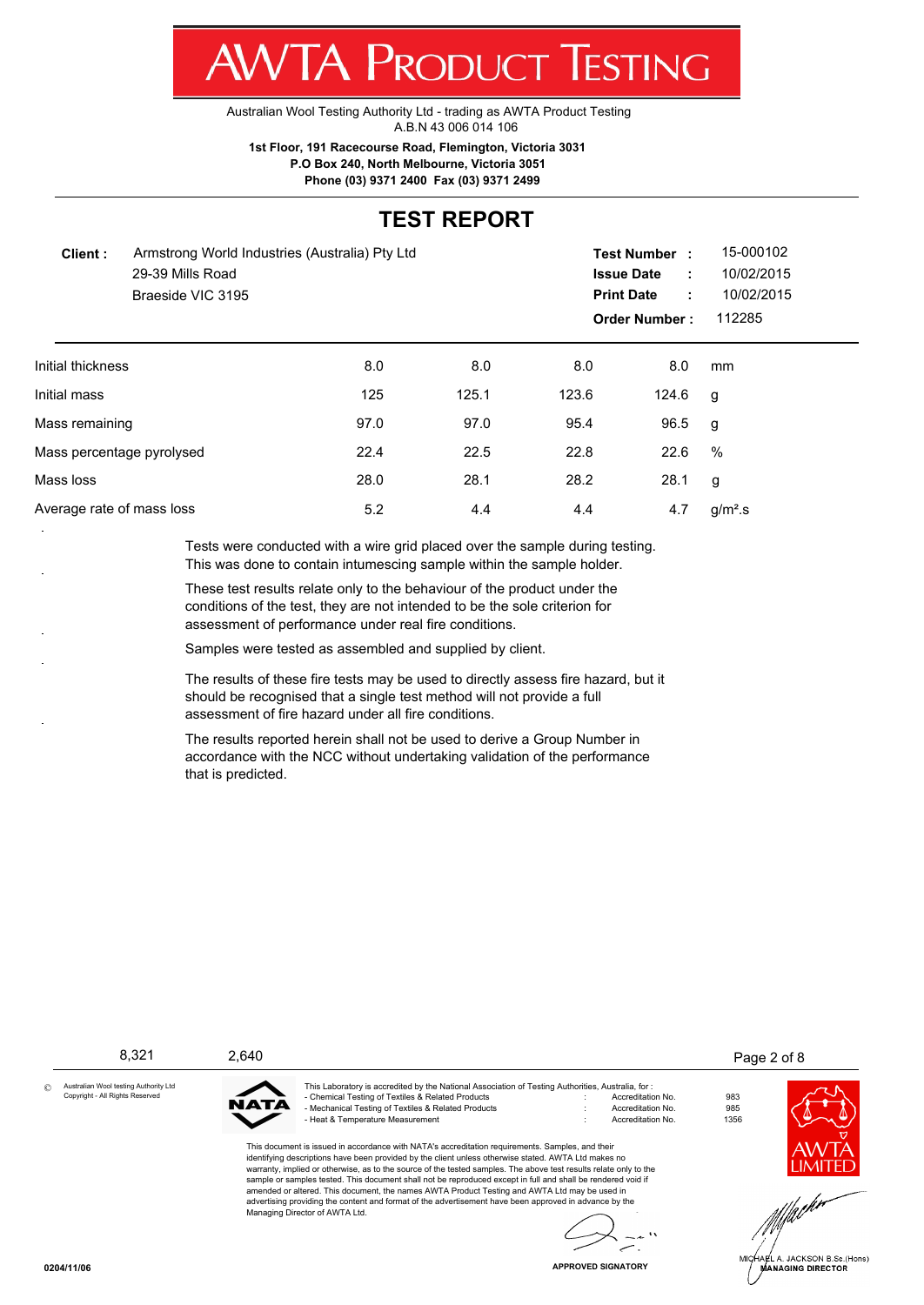**WTA PRODUCT TESTING** 

Australian Wool Testing Authority Ltd - trading as AWTA Product Testing A.B.N 43 006 014 106

**1st Floor, 191 Racecourse Road, Flemington, Victoria 3031 P.O Box 240, North Melbourne, Victoria 3051**

**Phone (03) 9371 2400 Fax (03) 9371 2499**

# **TEST REPORT**

**Client :** 29-39 Mills Road **Braeside VIC 3195** Armstrong World Industries (Australia) Pty Ltd

| <b>Test Number</b>   |   | 15-000102  |
|----------------------|---|------------|
| <b>Issue Date</b>    |   | 10/02/2015 |
| <b>Print Date</b>    | ٠ | 10/02/2015 |
| <b>Order Number:</b> |   | 112285     |

**Specimen :** 1

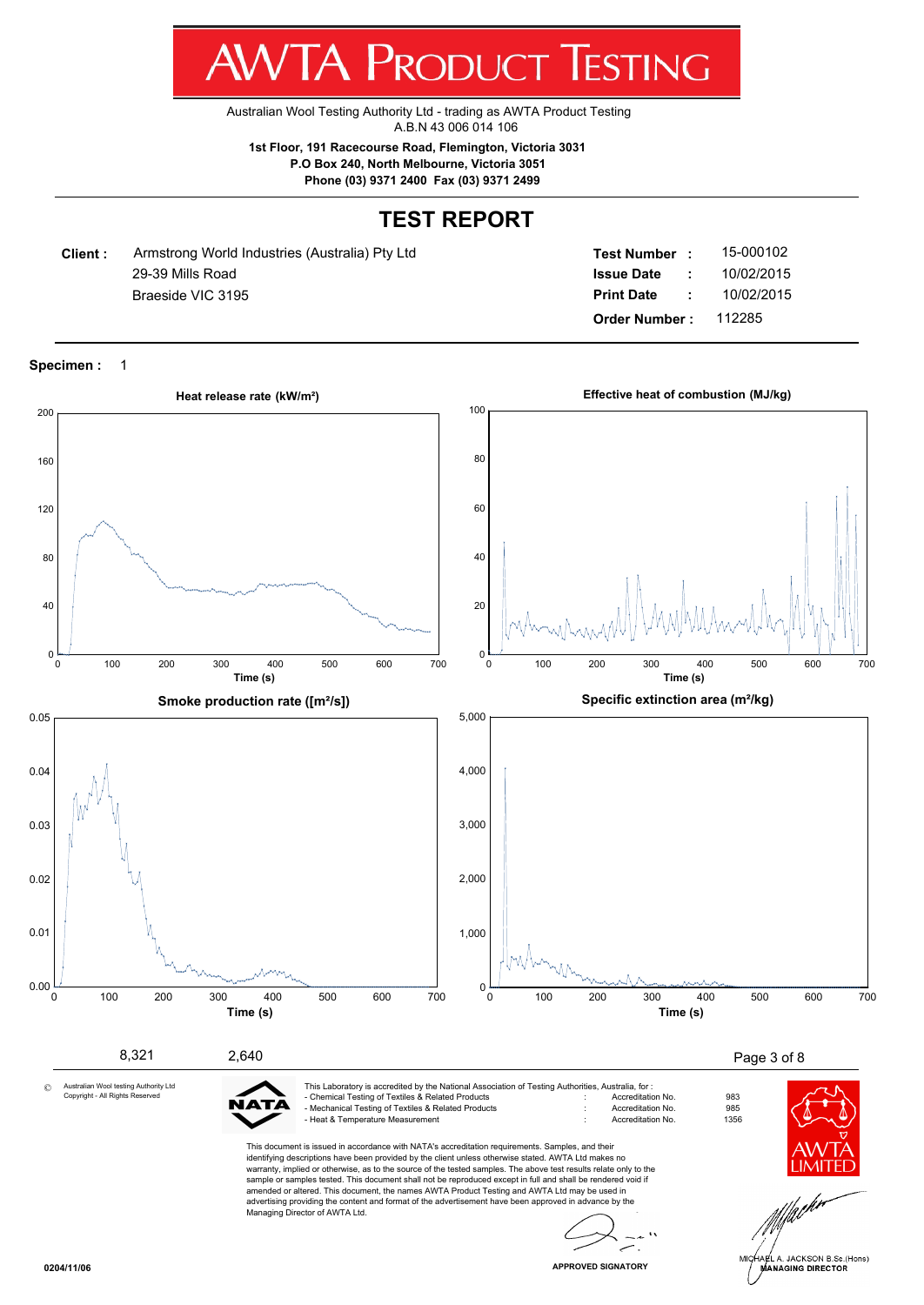

Australian Wool Testing Authority Ltd - trading as AWTA Product Testing A.B.N 43 006 014 106

**1st Floor, 191 Racecourse Road, Flemington, Victoria 3031 P.O Box 240, North Melbourne, Victoria 3051**

**Phone (03) 9371 2400 Fax (03) 9371 2499**

# **TEST REPORT**

**Client :** 29-39 Mills Road **Braeside VIC 3195** Armstrong World Industries (Australia) Pty Ltd

| <b>Test Number</b>   |   | 15-000102  |
|----------------------|---|------------|
| <b>Issue Date</b>    | ÷ | 10/02/2015 |
| <b>Print Date</b>    | ÷ | 10/02/2015 |
| <b>Order Number:</b> |   | 112285     |



8,321 2,640 2 and 2,640 2,640 2,640 2,640 2,640 2,640 2,640 2,640 2,640 2,640 2,640 2,640 2,640 2,640 2,640 2,640 2,640 2,640 2,640 2,640 2,640 2,640 2,640 2,640 2,640 2,640 2,640 2,640 2,640 2,640 2,640 2,640 2,640 2,640 Australian Wool testing Authority Ltd This Laboratory is accredited by the National Association of Testing Authorities, Australia, for : - Chemical Testing of Textiles & Related Products : Accreditation No. 983 Copyright - All Rights Reserved A1 Mechanical Testing of Textiles & Related Products<br>
Heat & Temperature Measurement 
and the Society of Accreditation No. 6356 - Heat & Temperature Measurement : Accreditation No. 1356 This document is issued in accordance with NATA's accreditation requirements. Samples, and their identifying descriptions have been provided by the client unless otherwise stated. AWTA Ltd makes no warranty, implied or otherwise, as to the source of the tested samples. The above test results relate only to the sample or samples tested. This document shall not be reproduced except in full and shall be rendered void if

amended or altered. This document, the names AWTA Product Testing and AWTA Ltd may be used in advertising providing the content and format of the advertisement have been approved in advance by the Managing Director of AWTA Ltd.





©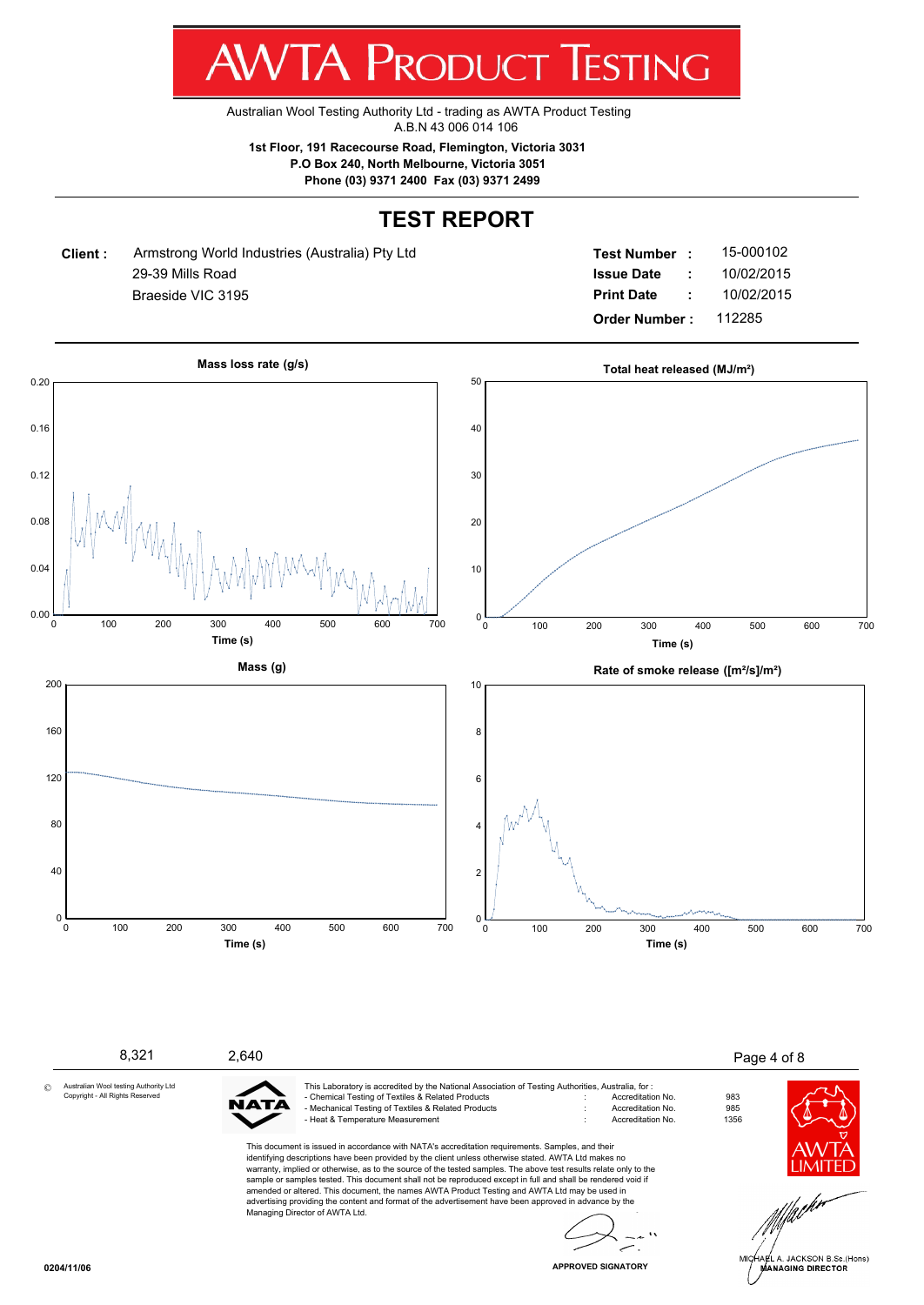**AWTA PRODUCT TESTING** 

Australian Wool Testing Authority Ltd - trading as AWTA Product Testing A.B.N 43 006 014 106

**1st Floor, 191 Racecourse Road, Flemington, Victoria 3031 P.O Box 240, North Melbourne, Victoria 3051**

**Phone (03) 9371 2400 Fax (03) 9371 2499**

## **TEST REPORT**

**Client :** 29-39 Mills Road **Braeside VIC 3195** Armstrong World Industries (Australia) Pty Ltd

| <b>Test Number</b>   |   | 15-000102  |
|----------------------|---|------------|
| <b>Issue Date</b>    |   | 10/02/2015 |
| <b>Print Date</b>    | ٠ | 10/02/2015 |
| <b>Order Number:</b> |   | 112285     |

**Specimen :** 2

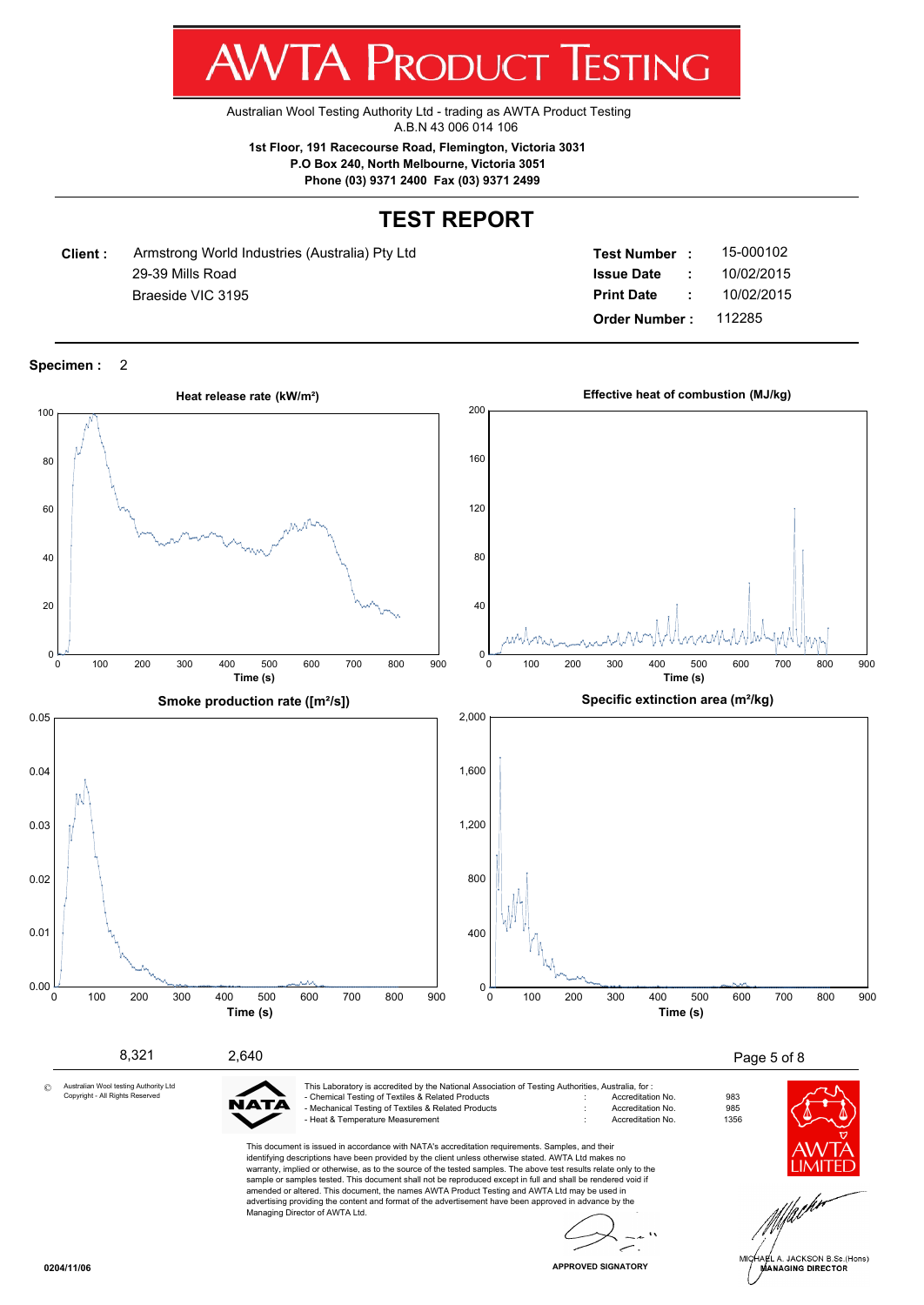**AWTA PRODUCT TESTING** 

Australian Wool Testing Authority Ltd - trading as AWTA Product Testing A.B.N 43 006 014 106

**1st Floor, 191 Racecourse Road, Flemington, Victoria 3031 P.O Box 240, North Melbourne, Victoria 3051**

**Phone (03) 9371 2400 Fax (03) 9371 2499**

# **TEST REPORT**

**Client :** 29-39 Mills Road **Braeside VIC 3195** Armstrong World Industries (Australia) Pty Ltd

| <b>Test Number</b>   |   | 15-000102  |
|----------------------|---|------------|
| <b>Issue Date</b>    |   | 10/02/2015 |
| <b>Print Date</b>    | ٠ | 10/02/2015 |
| <b>Order Number:</b> |   | 112285     |



8,321 2,640 2,640 2,640 2,640 2,640 2,640 2,640 2,640 2,640 2,640 2,640 2,640 2,640 2,640 2,640 2,640 2,640 2,640 2,640 2,640 2,640 2,640 2,640 2,640 2,640 2,640 2,640 2,640 2,640 2,640 2,640 2,640 2,640 2,640 2,640 2,640 Australian Wool testing Authority Ltd This Laboratory is accredited by the National Association of Testing Authorities, Australia, for : - Chemical Testing of Textiles & Related Products : Accreditation No. 983 Copyright - All Rights Reserved A1 Mechanical Testing of Textiles & Related Products<br>
Heat & Temperature Measurement 
and the Society of Accreditation No. 6356 - Heat & Temperature Measurement : Accreditation No. 1356 This document is issued in accordance with NATA's accreditation requirements. Samples, and their identifying descriptions have been provided by the client unless otherwise stated. AWTA Ltd makes no warranty, implied or otherwise, as to the source of the tested samples. The above test results relate only to the sample or samples tested. This document shall not be reproduced except in full and shall be rendered void if amended or altered. This document, the names AWTA Product Testing and AWTA Ltd may be used in advertising providing the content and format of the advertisement have been approved in advance by the Managing Director of AWTA Ltd.



A. JACKSON B.Sc.(Hons) **ANAGING DIRECTOR** 

©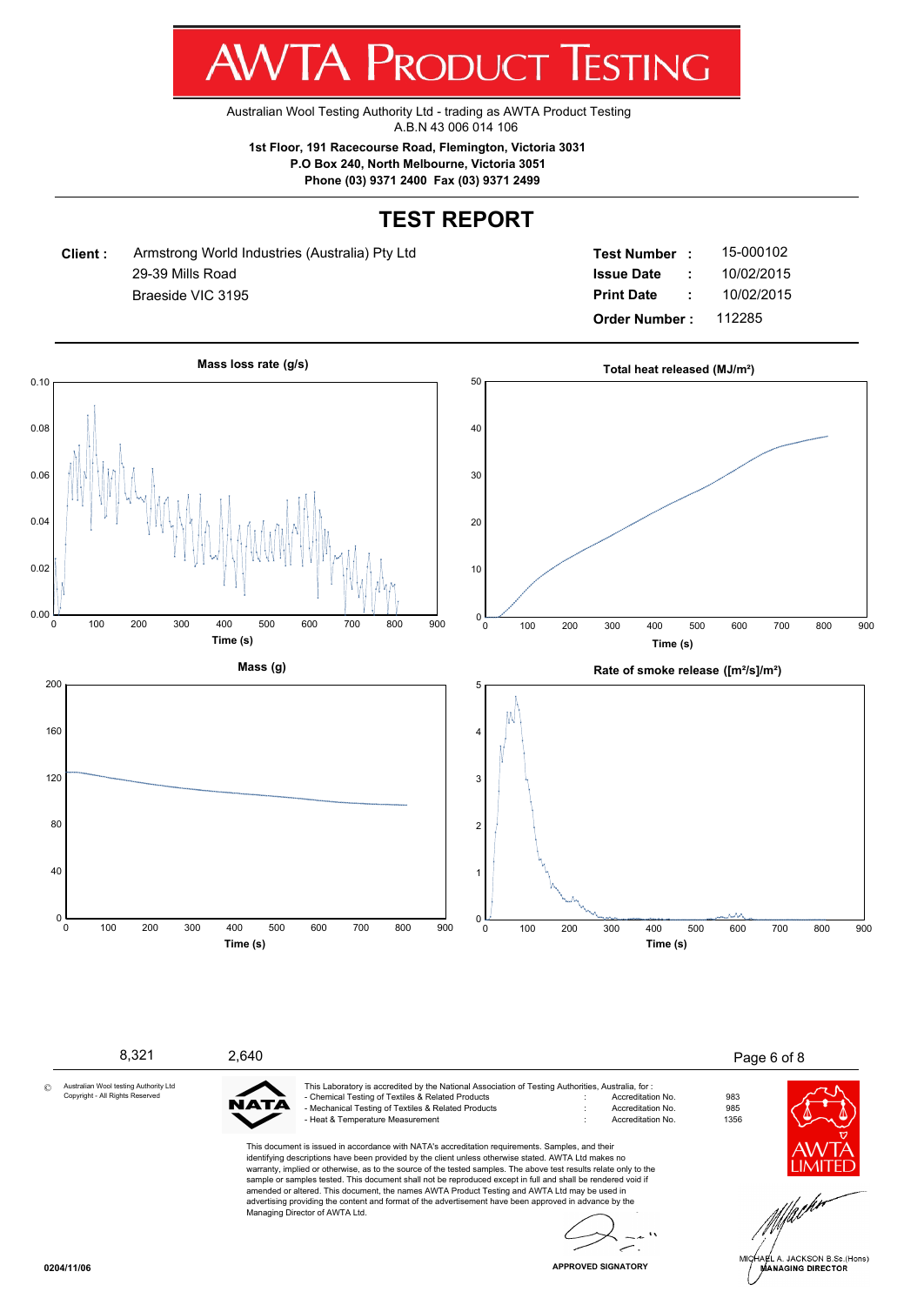**AWTA PRODUCT TESTING** 

Australian Wool Testing Authority Ltd - trading as AWTA Product Testing A.B.N 43 006 014 106

**1st Floor, 191 Racecourse Road, Flemington, Victoria 3031 P.O Box 240, North Melbourne, Victoria 3051**

**Phone (03) 9371 2400 Fax (03) 9371 2499**

# **TEST REPORT**

**Client :** 29-39 Mills Road **Braeside VIC 3195** Armstrong World Industries (Australia) Pty Ltd

| <b>Test Number</b>   |   | 15-000102  |
|----------------------|---|------------|
| <b>Issue Date</b>    |   | 10/02/2015 |
| <b>Print Date</b>    | ٠ | 10/02/2015 |
| <b>Order Number:</b> |   | 112285     |

**Specimen :** 3